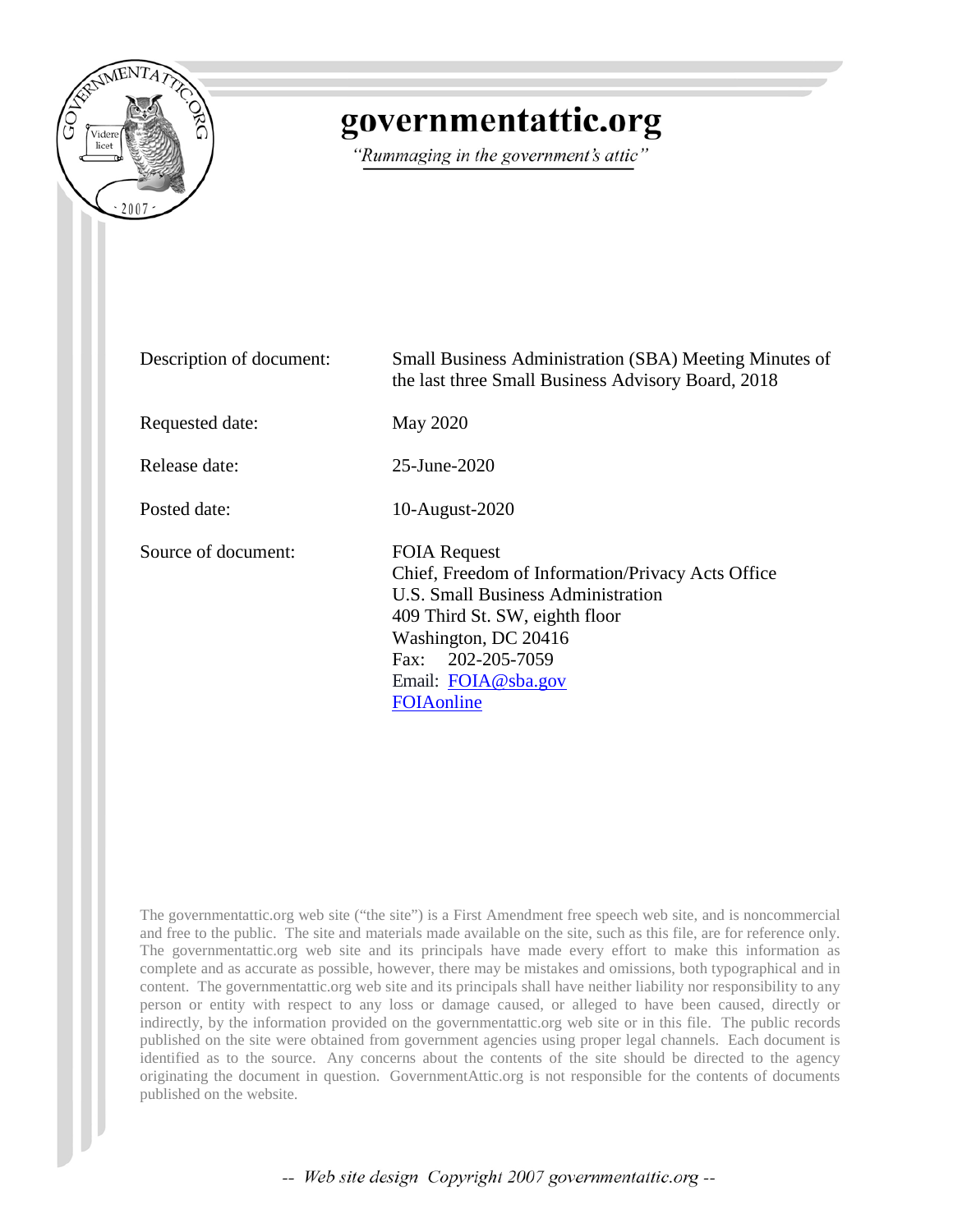

June 25, 2020

This letter is in response to your Freedom of Information Act ("FOIA") request SBA-2020- 001798, in which you requested the meeting minutes for the three most recent National Small Business Advisory Board meetings.

Please find the attached documents for the National Small Business Advisory Board meetings on January 11, 2018, March 20, 2018, and May 15, 2018. The Advisory Board did not meet in 2019 or 2020.

Sincerely,

adout Colliell

Andrew Coffield Office of Entrepreneurial Development U.S. Small Business Administration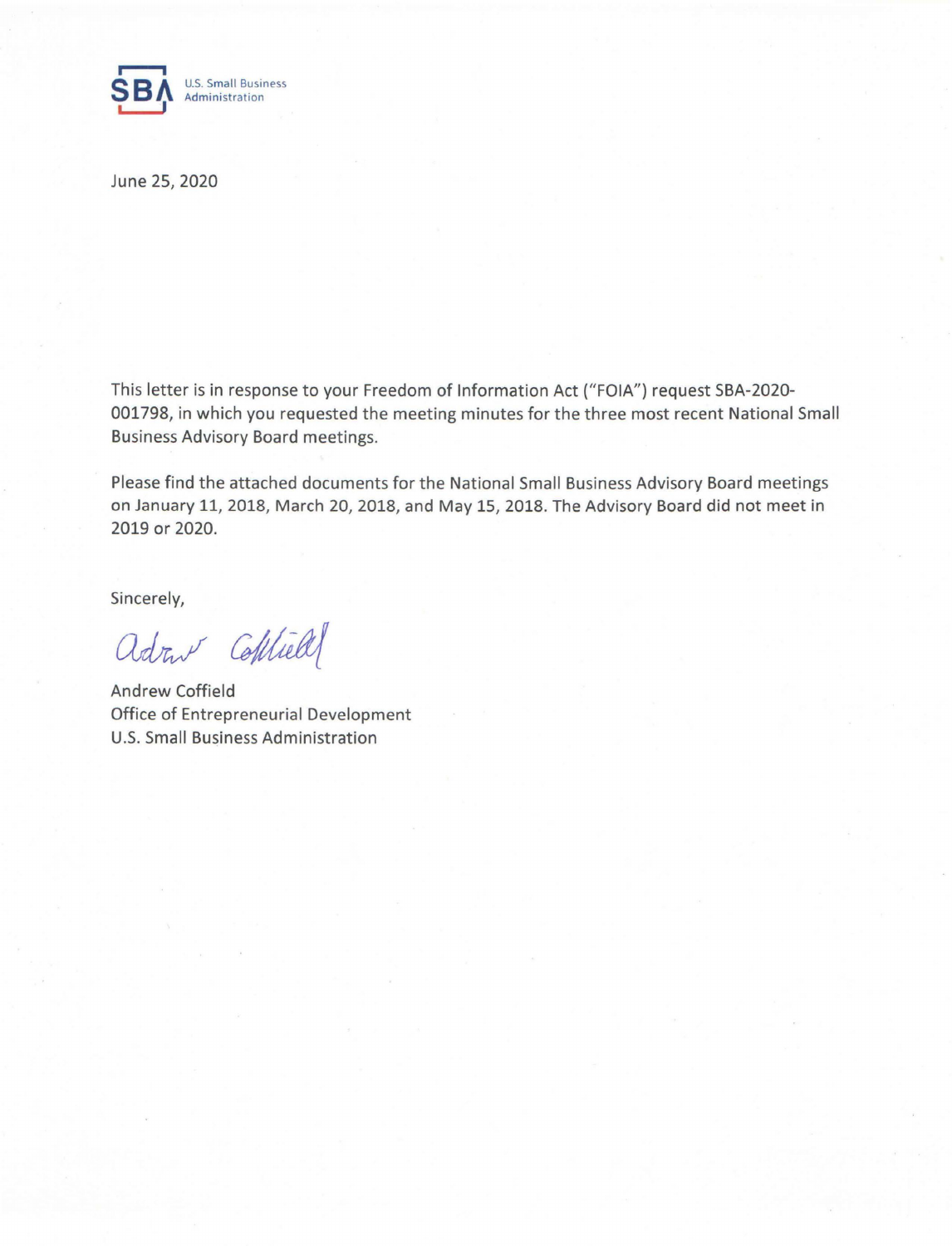

Office of Small Business Development Centers U. S. Small Business Administration Washington, D.C 20416

## **National SBDC Advisory Board Conference Call January 9, 2018 1:00pm EST**

**Board Attendees:** Louis Foreman Latha Ramchand Sandy Cajas Mark Williams

### **OSBDC/OED Attendees:**

Adriana Menchaca-Gendron – Associate Administrator for the Office of Small Business Development Centers Alanna Falcone – Acting Designated Federal Officer for the National SBDC Advisory Board Vicky Mundt - Deputy Associate Administrator for the Office of Small Business Development Centers Andrew Coffield – Special Advisor, Office of Entrepreneurial Development

**Not in Attendance:** 

Becky Takeda-Tinker Karen Smaw Glenda Washington Miguel Zabludovsky

# **Guest Listener(s):**

Richard Kingan – SBA's White House Liason Suzanne Wrasse – Director of Outreach and Policy Adviser for Chairman Jim Rich of U.S. Senate Committee Small Business & Entrepreneurship

# **Associate Administrator Menchaca-Gendron Updates**

The government is currently under an additional Continuing Resolution until Friday, January 19, 2018.

The Office of the General Counsel will conduct a mandatory training, "Standards of Conduct" for the Advisory Board. Training is scheduled for Wednesday, February 14, 2018. Please contact Monika if you have any questions. A calendar invite will be sent to everyone.

The National Small Business Week is scheduled for April 29, 2018 through May 5, 2018. All nominations are due to the Small Business Administration District Offices by Tuesday, January 9, 2018.

The Board's choice for the 2018 SBDC of the Year is due Monday, February 19, 2018. We ask that the Board discuss and select the winner and provide the Board's choice after training on Wednesday, February 14, 2018. Please provide the Board's choice to Monika.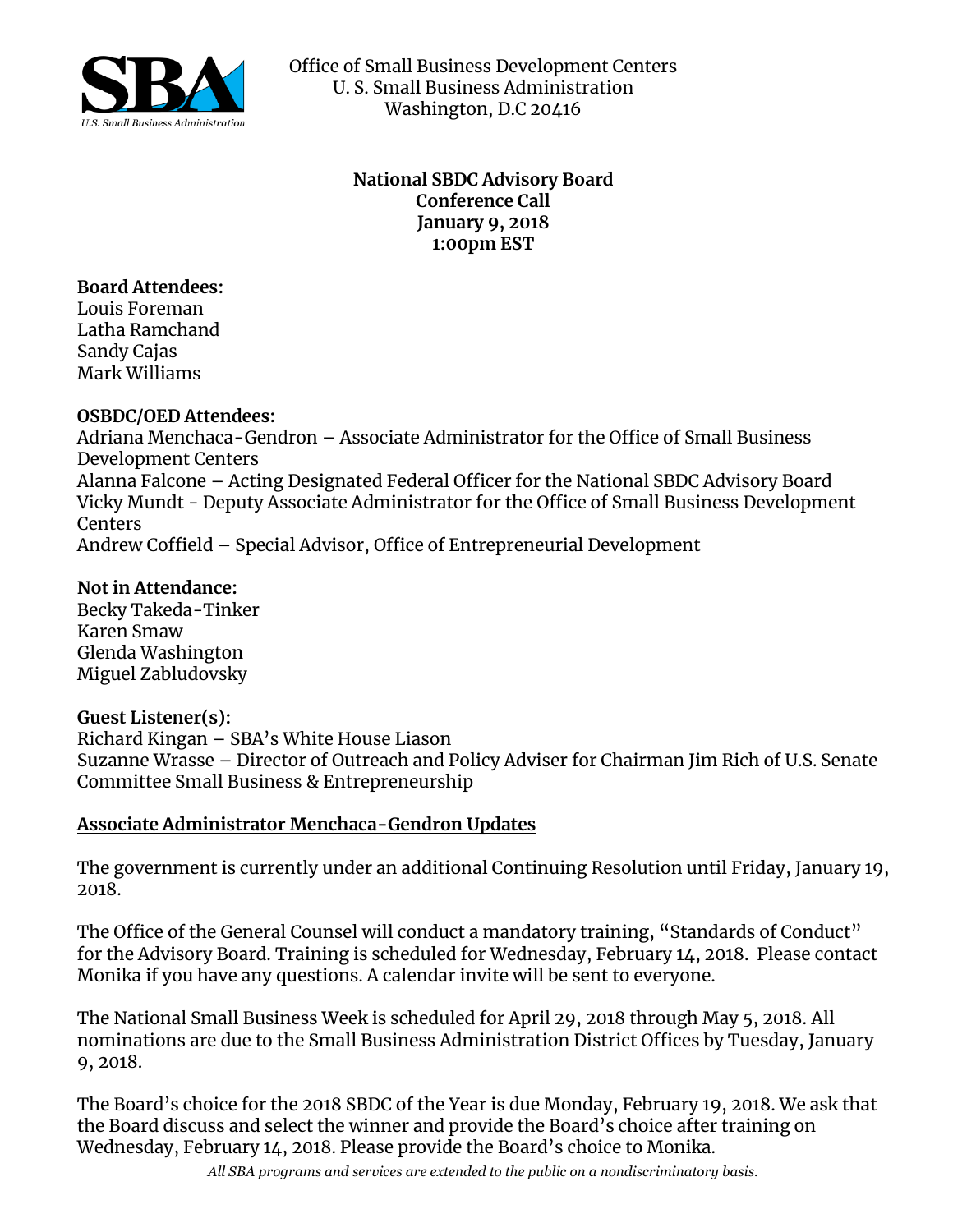

Unfortunately, Becky Takeda-Tinker's term expired at the end of December. Because of her other professional commitments, she will not be able to extend her term to continue on the Board. Even though she is not on the call, I would like to personally thank her for all of her hard work she has done during her tenure.

A question was posed about Miguel's term expiration date. Vicky looked it up and his term expires at the end of June 2018.

### **Louis Foreman – Chairmen Updates**

The Host Training Summit is scheduled for Tuesday, February 13, 2018.

Has everyone sent their travel plans to Monika yet? Travel request have been submitted by Louis, Latha and Glenda. Karen is local. Mark said that he did send his travel request in and is working with Monika.

Sandy said she will not be able to travel due to other commitments. Louis requests that a conference phone be available during the Board Meeting at the ASBDC Spring Meeting so Sandy can dial in and participate.

## **Andrew Coffield - Host Training Summit Update**

Andrew has been working with the ASBDC committee on the agenda. They are working on putting together the panel. Andrew has asked the Board if they have any suggestions on good SBDC Hosts to be on the panel, to please let him know.

Alanna is working with the contracting office in Denver to confirm the room requirements, F&B, and other logistics with the hotel. We are hoping to get a contract signed this week. Once the contract is signed, we can send out the official invite to the Hosts.

The next Host Summit Planning Meeting will be on January 18, 2018.

Vicky mentioned that their seemed to be more ASBDC members on the last Planning call than Board Members. It was suggested that we start having a Board Sub Committee Planning call biweekly as well. This will be only for the Advisory Board Members. The first one will be this Friday, January 12, at 3:30pm EST. Vicky will send out an outlook invite.

# *The next scheduled meeting is in February during the ASBDC Spring Conference.*

Adjourned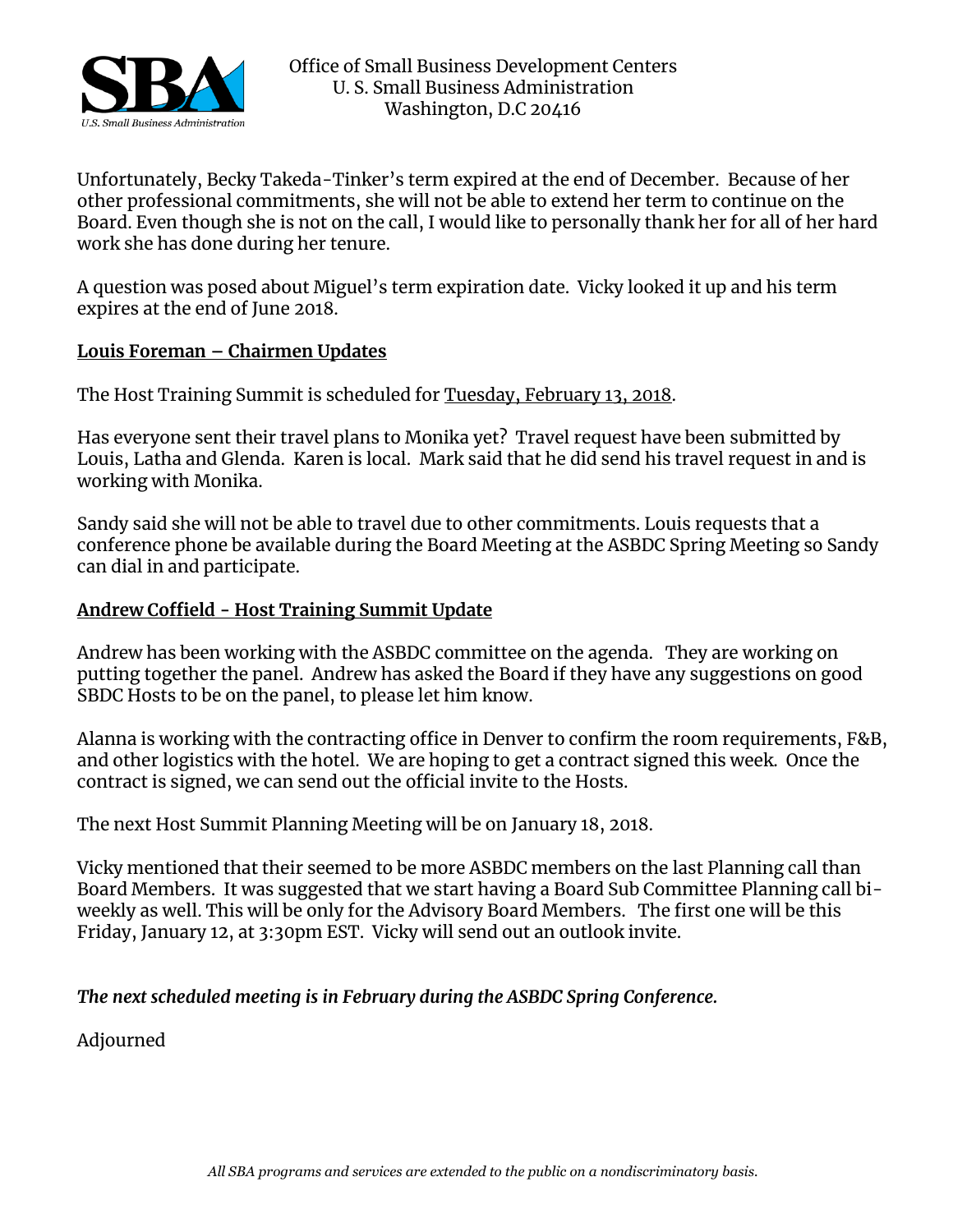

Office of Small Business Development Centers U. S. Small Business Administration Washington, D.C 20416

**SBDC National Advisory Board Conference Call Agenda Tuesday, March 20, 2018, 1:00 to 2:00 p.m. EDT Conference Call Number – 888-858-2144 Access Code 9478554**

Board Members in Attendance: Louis Foreman Sandy Cajas

Board Members Not in Attendance: Miguel Zabludovsky Latha Ramchand Glenda Washington Karen Smaw Mark Williams

SBA Staff in Attendance:

Victoria Mundt – Deputy Associate Administrator for the Office of Small Business Development Centers Anne Genet Reim – Designated Federal Office (DFO) for the SBDC National Advisory Board Alanna Falcone – Backup DFO for the SBDC National Advisory Board

Call to order – Louis Foreman, Chairman

- AA Updates OSBDC Program Update
	- o Welcome Anne Genet Reim as new DFO officially appointed last Friday
	- $\circ$  Alanna Falcone is designated as backup DFO, will fill in if Anne is unavailable
	- o PA bidder's conference is coming up next week, 3/27 in Harrisburg
		- **Announcement is already out at grants.gov**
		- **•** Current lead center is leaving as of  $7/1$
	- o President's budget for FY19 released in second week of February
		- \$110 for SBDC program
		- **Proposes competitive set-aside for certain high-achieving networks that meet/exceed** all goals (no match required)
		- Includes new paragraph that discusses optimizing support to small business and entrepreneurs
	- o Update on recruitment efforts for the vacancies on the board
		- Currently have 2 vacancies
		- Allen and Adriana are looking for replacements if you know someone in Section 1 or 8/10, let us know!
	- $\circ$  Louis had asked regarding site visits local SBDC site visits is the budget available?
		- Current CR ends this Friday, 3/23, so we may have more information then
		- Currently no funds for travel
		- **·** Louis clarified: Interested in site visit as part of onboarding of new members, to show them a high-performing network
	- $\circ$  Host Summit date confirmed for Thursday, 9/6
		- Travel dates are Tuesday, 9/4 and Friday, 9/7
			- Will be here at the Marriott Marquis in downtown DC (901 Massachusetts Ave NW, Washington, DC 20001)
- Chairman Updates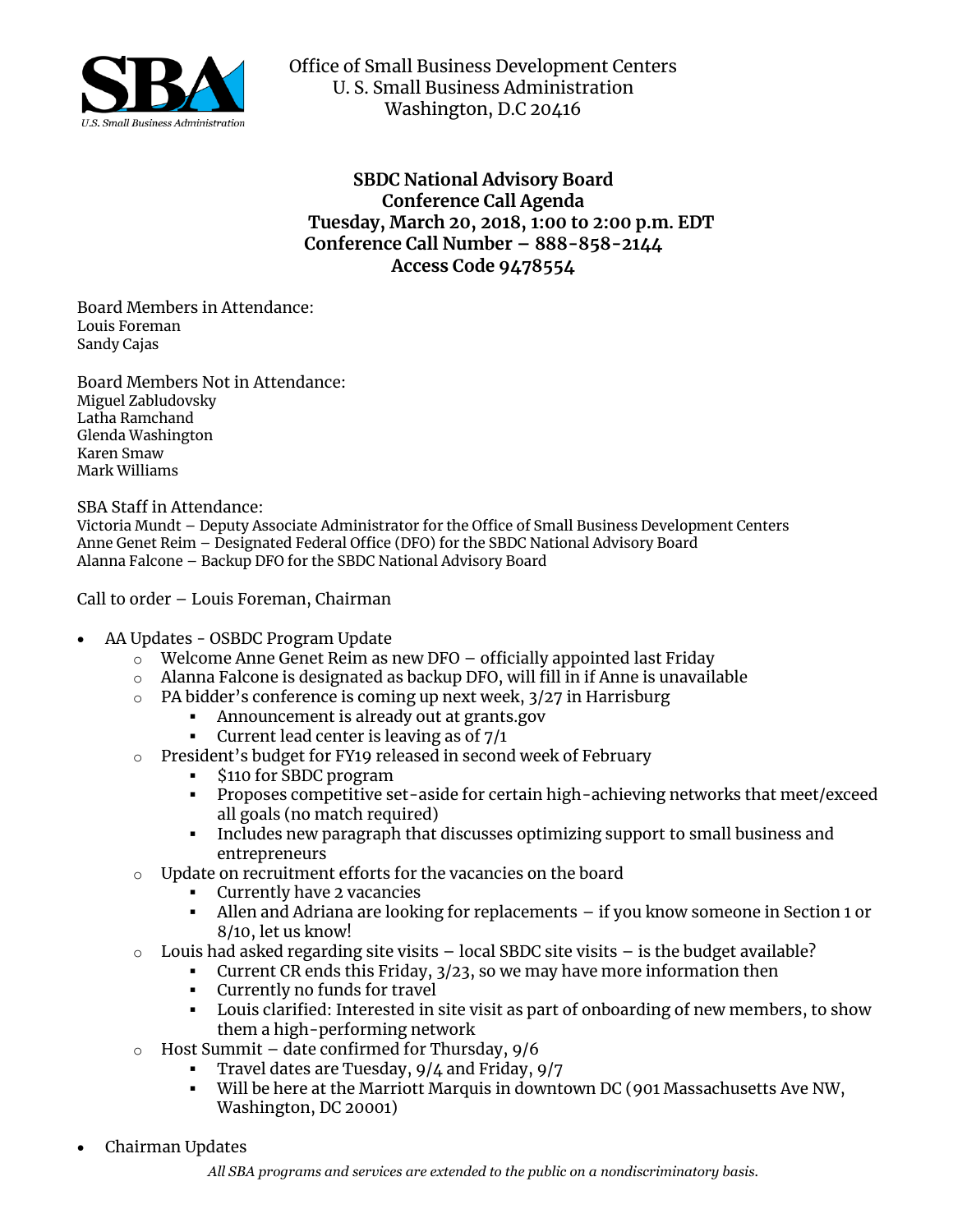

- o Nothing new to share at this point
- o Make sure to let board members know when rooms are available for Host Summit
- o Had discussed with Adriana re-convening Host Summit meetings
	- Considering every other Friday at 10:00
- Open Forum

Adjourn

Next Scheduled Meeting – *(Tuesday, May 15, 2018)*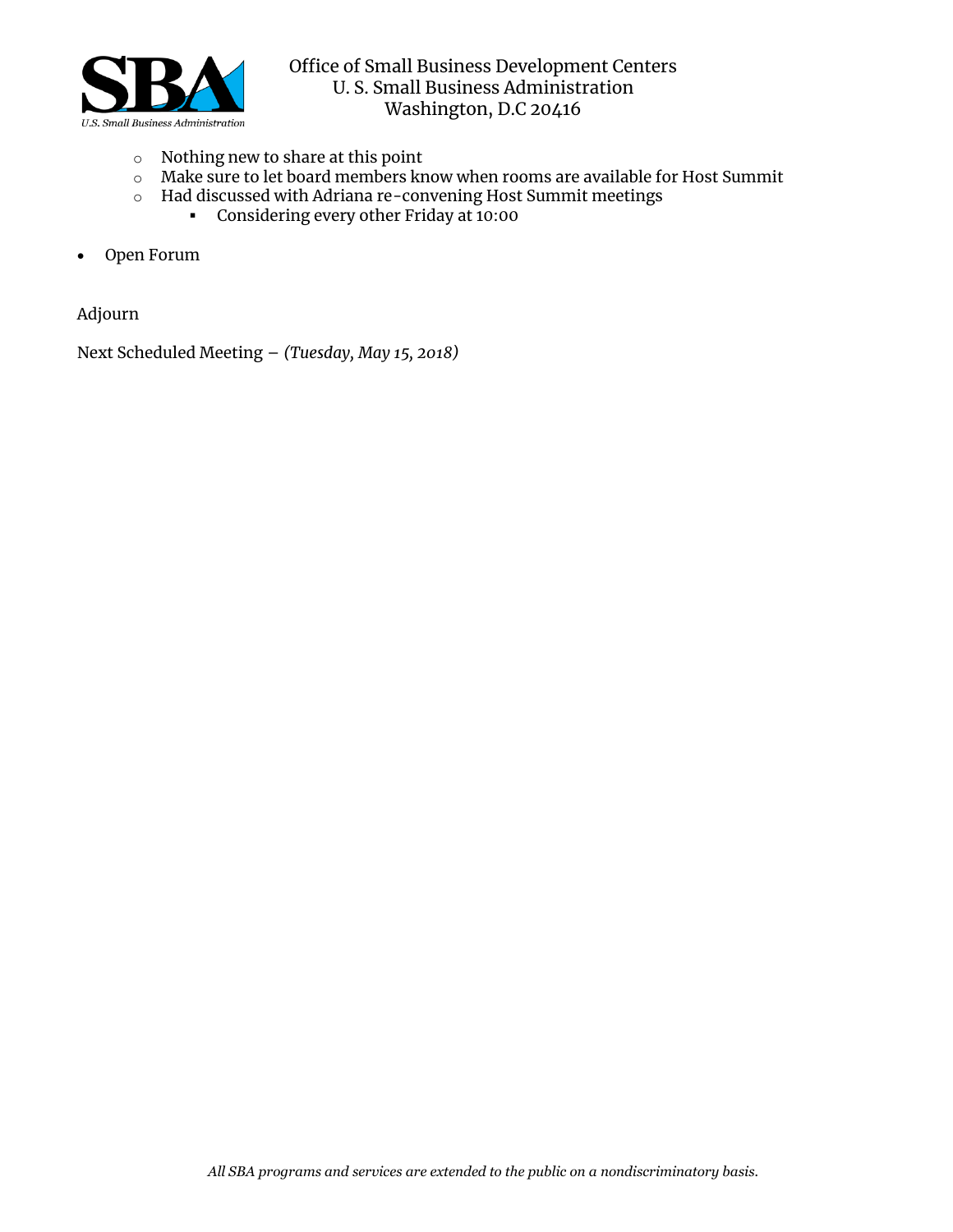

Office of Small Business Development Centers| 409 3rd Street, S.W. | Washington, DC 20416

# **AGENDA OSBDC STAFF MEETING Tuesday, May 15, 2018 1:00 pm EST Call Number – 202-765-1264 Conference ID – 1177564**

Board Members in Attendance: Louis Foreman

Board Members Not in Attendance: Latha Ramchand Mark Williams

#### SBA Staff in Attendance:

Vicky Mundt - Deputy Associate Administrator for the Office of Small Business Development Centers Anne Reim - Designated Federal Office (DFO) for the SBDC National Advisory Board Andrew Coffield – Special Advisor to the Associate Administrator, Office of Entrepreneurial Development (OED) Lori Gillen – Deputy Associate Administrator, OED

#### External Listeners in Attendance:

Robert Demichelis II

- Call to order Louis Foreman, Chairman
- SBA Updates
	- o National Small Business Week May 30 April 4
		- SBDC of the Year awarded on Sunday Boulder, CO (Sharon King, Director)
		- Small Businessperson of the Year Rebecca Fyffe (both SBDC & WBC client)
		- Representatives from all 50 states came to celebrate
		- Administrator was on a bus tour with stops in FL, GA,  $SC$  pictures available to view on Twitter @SBALinda
	- o Working on Host Summit (9/6)
		- Working with hotel for estimates on room size, food & beverage, etc.

*All SBA programs and services are extended to the public on a nondiscriminatory basis.*